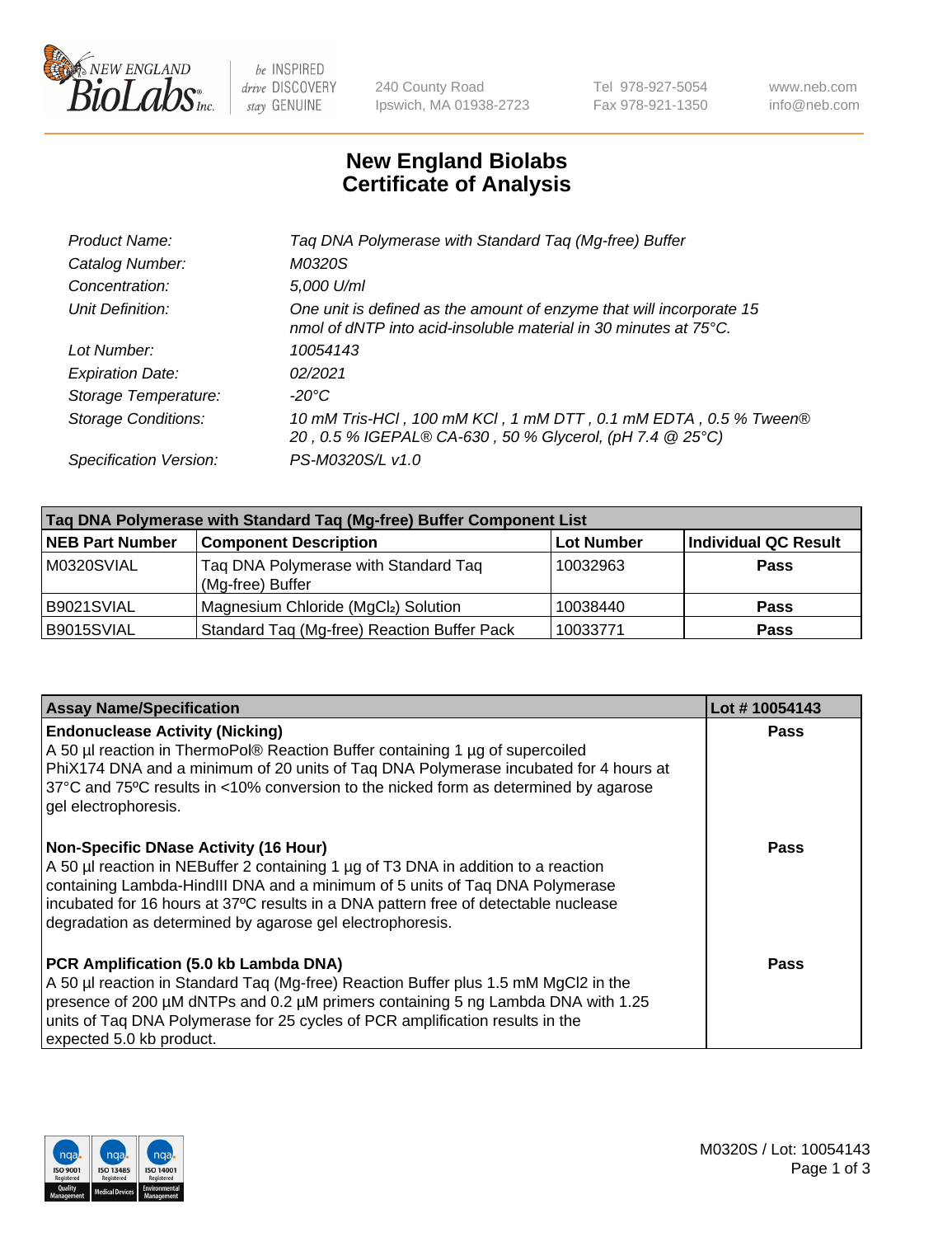

 $be$  INSPIRED drive DISCOVERY stay GENUINE

240 County Road Ipswich, MA 01938-2723 Tel 978-927-5054 Fax 978-921-1350 www.neb.com info@neb.com

| <b>Assay Name/Specification</b>                                                                                                                                                                                                                                                                                                                                                                               | Lot #10054143 |
|---------------------------------------------------------------------------------------------------------------------------------------------------------------------------------------------------------------------------------------------------------------------------------------------------------------------------------------------------------------------------------------------------------------|---------------|
| <b>Phosphatase Activity (pNPP)</b><br>A 200 µl reaction in 1M Diethanolamine, pH 9.8, 0.5 mM MgCl2 containing 2.5 mM<br>p-Nitrophenyl Phosphate (pNPP) and a minimum of 100 units Taq DNA Polymerase<br>incubated for 4 hours at 37°C yields <0.0001 unit of alkaline phosphatase activity<br>as determined by spectrophotometric analysis.                                                                   | Pass          |
| <b>Protein Purity Assay (SDS-PAGE)</b><br>Taq DNA Polymerase is ≥ 99% pure as determined by SDS-PAGE analysis using Coomassie<br>Blue detection.                                                                                                                                                                                                                                                              | Pass          |
| qPCR DNA Contamination (E. coli Genomic)<br>A minimum of 5 units of Taq DNA Polymerase is screened for the presence of E. coli<br>genomic DNA using SYBR® Green qPCR with primers specific for the E. coli 16S rRNA<br>locus. Results are quantified using a standard curve generated from purified E. coli<br>genomic DNA. The measured level of E. coli genomic DNA contamination is ≤ 1 E. coli<br>genome. | Pass          |
| <b>RNase Activity (Extended Digestion)</b><br>A 10 µl reaction in NEBuffer 4 containing 40 ng of a 300 base single-stranded RNA<br>and a minimum of 1 µl of Taq DNA Polymerase is incubated at 37°C. After incubation<br>for 16 hours, >90% of the substrate RNA remains intact as determined by gel<br>electrophoresis using fluorescent detection.                                                          | Pass          |
| <b>Single Stranded DNase Activity (FAM-Labeled Oligo)</b><br>A 50 µl reaction in ThermoPol® Reaction Buffer containing a 10 nM solution of a<br>fluorescent internal labeled oligonucleotide and a minimum of 25 units of Taq DNA<br>Polymerase incubated for 30 minutes at 37°C and 75°C yields <10% degradation as<br>determined by capillary electrophoresis.                                              | Pass          |

This product has been tested and shown to be in compliance with all specifications.